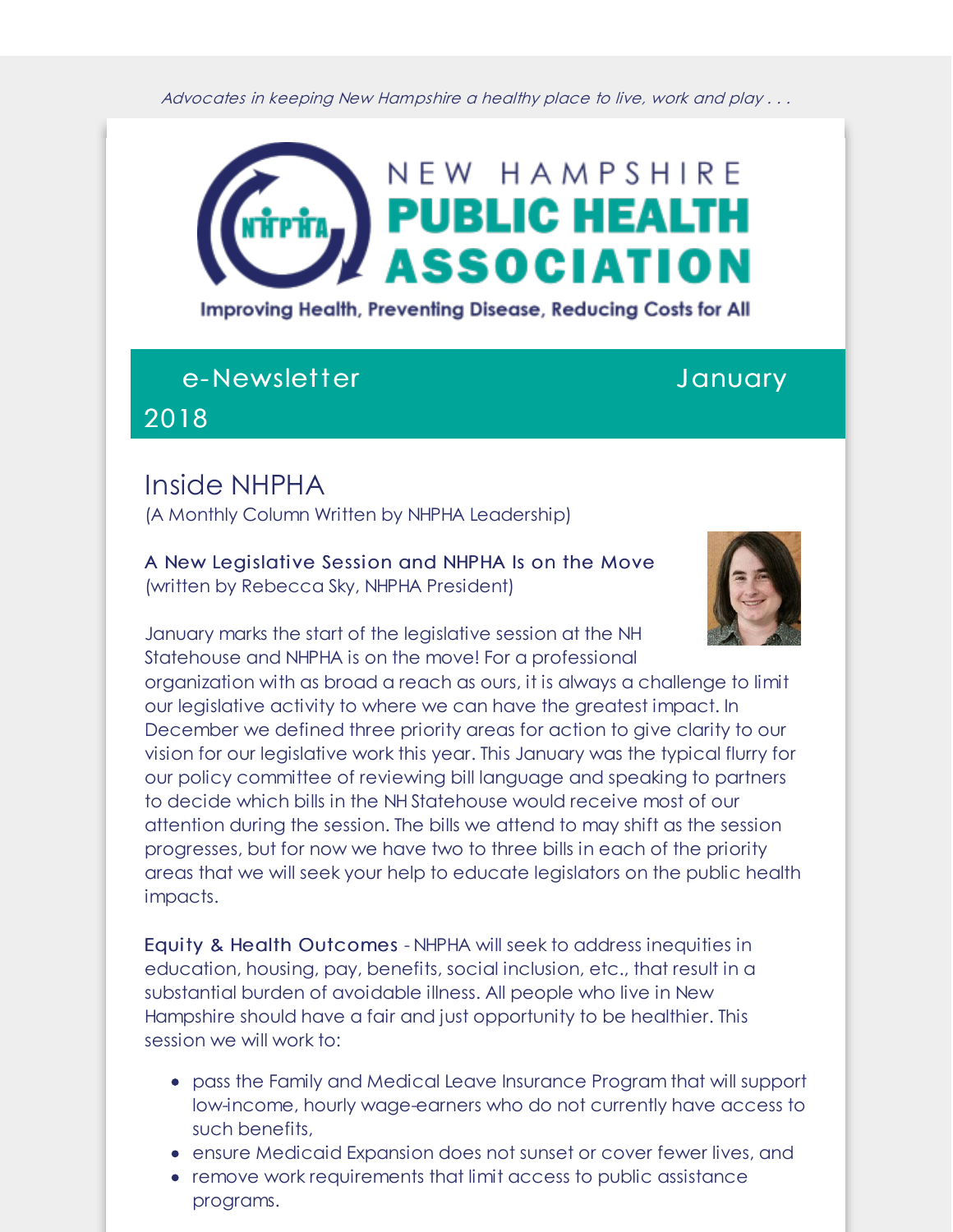

When: February 15, 2018 from 9:00 a.m. to 11:00 a.m. Snow Date: February 22. Where: University of NH School of Law, 2 White Street, Concord, NH Who: Anyone interested in learning more about advocacy and lobbying - novices to experienced - all are welcome Cost: \$15 for NHPHA Members; \$30 for Non-members; \$15 for students.

Note: There are some scholarships available for students. Please contact [info@nhpha.org](mailto:info@nhpha.org) to apply.

[Register](http://r20.rs6.net/tn.jsp?f=001eBCjnwgaUewno8yTZMc1I8VCxTWff2Ueri-TiC1jAtB-f1h085mCuCsJadXvelouVXVSH4pw5pACZTfsVMlQUSJKMj29qRkLHR6GdZr4ykkK5gZc_UMZ6tXCk95l-dipIgPmkCyxF78LoGLC_JEbk9hUVxJrF1zLljmDg31EMxMkbvcV2ZJqGvKc8Y_0Jo7pYSfPqf5V5leHyxrScHRi8FSFbts3GghFySKnIVGk2vEYB925vnAOWckWtrNOHpFP3drCQo1_tl9rGWUOBlEIaA==&c=&ch=) here. For more info contact [info@nhpha.org](mailto:info@nhpha.org)



## Membership Updates

Call out for leadership! The NHPHA Membership Committee is seeking a Co-Chair to fill the vacant seat on the committee. Please reach out to current Co-Chair Ashley Peters (Ashley.Peters@unh.edu) with questions and/or nominations.

NHPHA Member Appreciation Event. On Saturday, March 3rd @ 6PM, NHPHA will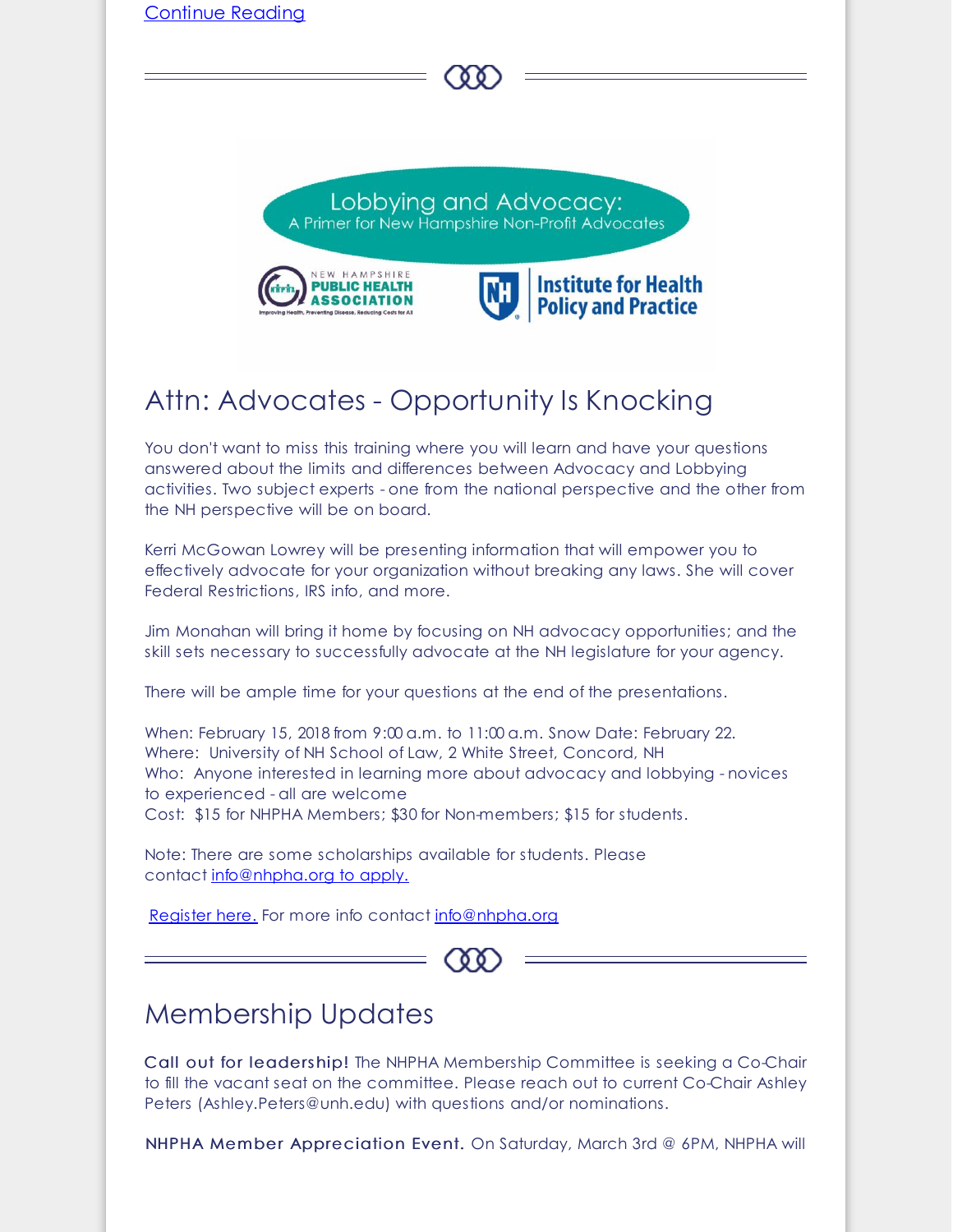

take a trip to the Manchester Monarchs. We've received significantly discounted tickets through the Monarchs - \$12 for kids and \$16 for adults. [Reserve](http://r20.rs6.net/tn.jsp?f=001eBCjnwgaUewno8yTZMc1I8VCxTWff2Ueri-TiC1jAtB-f1h085mCuCsJadXvelouWw3md9LjM6FE_EvWSM4yhisx4jiBkVWYphgnC2VmtwoTu0Qdju44aWZ_g4of5dzt36fkVa6ZxxFQ0CRADwOR7I7tf-GMt8JlFJ3PKVqIQgjOAldL1prZS3PrVWDE_GE51uJ46PEVtE7NCgv9RKt7HscMb2Rjg98TK8X4Ba4ByO9FpNdhhaDyuz0Zb6qhZDB4&c=&ch=) your tickets now. Come hang out with your fellow #publichealthnerds and their families.

NHPHA Open House Recap. In December, NHPHA hosted their annual open house. It was a night of great public health conversation, networking and fun with NHPHA members and their families. We also had a special visit from Representative Rebecca McBeath from Rockingham (District 26). Thank you to everyone who was able to join us!



Members hip Renewal Pins. The committee has purchased NHPHA pins as a way to say thank you to our members when they renew. We hope you will wear your pins with pride at NHPHA and other public health events. Pins can be picked up at NHPHA events, or to coordinate a pick up, please e-mail Ashley Peters (Ashley.Peters@unh.edu).

Snaps hot of members hip numbers: As of January 31, 2018, NHPHA has 134 individual members and 21 organizational members.

New and renewing members. We'd like to welcome our new members:

- Christine Paulik
- Corey Dowe
- Diane Sullivan

A special shout-out to our renewing individual members: Shannon Casey, Michael Cohen, Jackie Aguilar, Theresa Calope and Marc Hiller. We'd also like to welcome back Breathe NH as an organizational member.



# How Can You Support Medicaid Expansion?

Guest post by Meghan Farrell, New Futures

The New Hampshire Health Protection Program, also known as Medicaid Expansion, is a unique, New Hampshire solution that leverages federal dollars to ensure that all Granite Staters have access to quality and affordable health care. Over 130,000 New Hampshire residents have accessed necessary care throughout the program's lifetime. Over 23,000 individuals have used their coverage to access substance use services, making the program our number one tool in fighting the Granite State's addiction epidemic.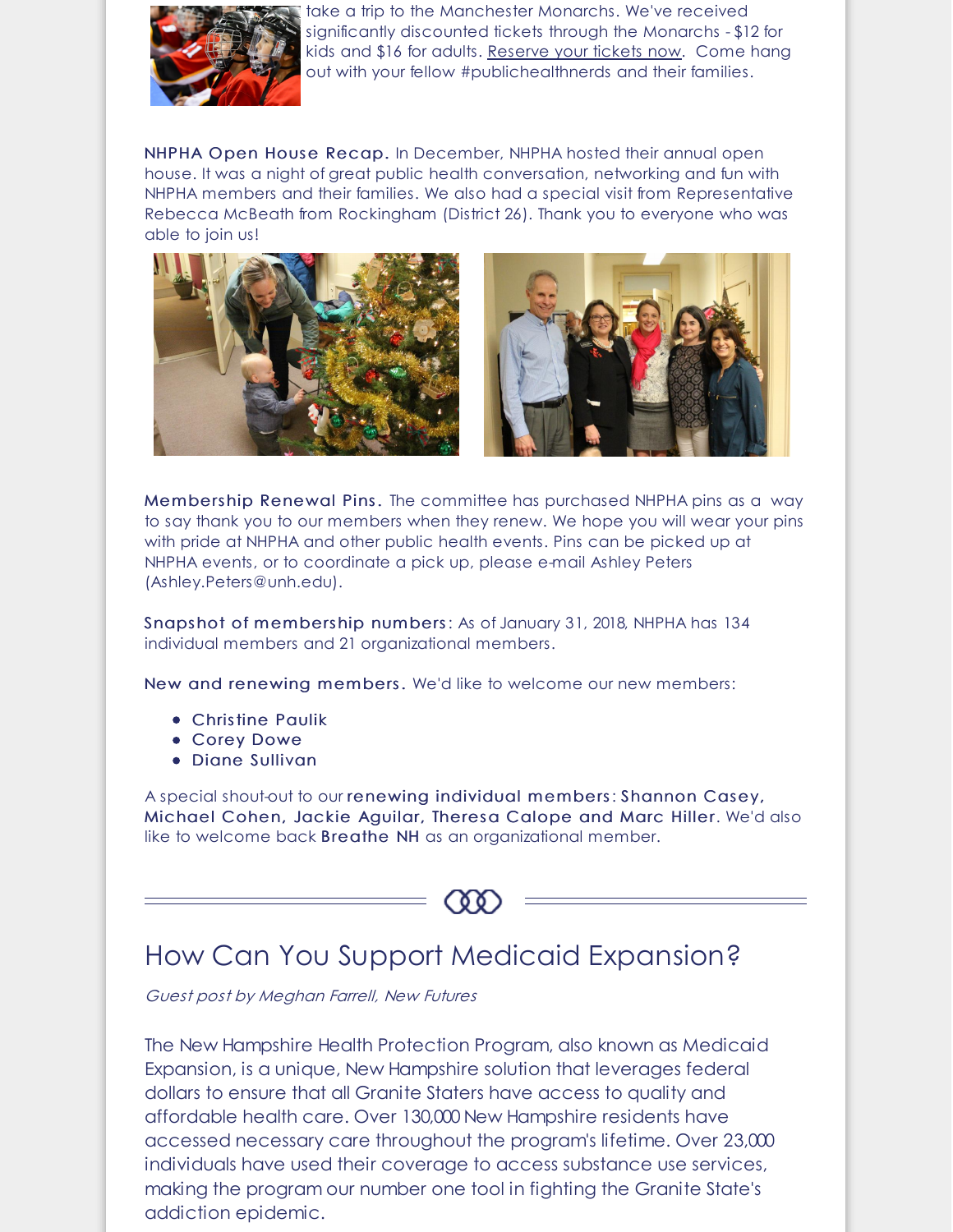Unfortunately, this critical program is set to sunset at the end of 2018. Currently, lawmakers are considering multiple proposals to reauthorize Medicaid Expansion, ensuring that tens of thousands of Granite Staters get the care they need to get healthy and get back to work.

It is crucial that our lawmakers understand the benefits of Medicaid Expansion to our economy, workforce, and communities.

### How can you support Medicaid Expansion?

Help plan, or attend, an in-district meeting- An in-district meeting with your representatives is the perfect opportunity to explain to them the immense and unique impact that Medicaid Expansion has had on your own community. In-districts look different in each community, but overall allow lawmakers to hear from a wide variety of constituents, organizations, and businesses that they represent. [\(Read](http://r20.rs6.net/tn.jsp?f=001eBCjnwgaUewno8yTZMc1I8VCxTWff2Ueri-TiC1jAtB-f1h085mCuCsJadXvelouByPiBEZoGjn_DVumCLD4nJlC2_sCjdBzDZ3eYPYp2N0nCrK8341BUbPEvXUXZsEMR4cupesHdJY6jcc66D_EYP0TGFK45xzDpzcipvAFqC3zoJxwcZpOM8QGQ8fXAH0jumYm-CQQjLzkuuVtwT1D0-z_cqBRLi014A7FhXSlRSwpIYOAo0yY1w==&c=&ch=) more here.)



# A Message from a Rising Star - Hannah Leeman

I am honored to be able to share my experience in New Hampshire public



health and my work the with the NHPHA community. I am a CDC Public Health Associate working in New Hampshire Division of Public Health Services (DPHS), Bureau of Infectious Disease Control, on issues of antimicrobial resistance and healthcare associated infections. The CDC Public Health Associates Program (PHAP) is a two year fellowship/training program for early career public

health professionals to gain frontline public health experience. Associates are assigned to public health agencies and nongovernmental organizations across the United States and US territories, and work alongside other professionals across a variety of public health settings. If you are interested in learning more about the program, you can find information at the following link: [https://www.cdc.gov/phap/index.html](http://r20.rs6.net/tn.jsp?f=001eBCjnwgaUewno8yTZMc1I8VCxTWff2Ueri-TiC1jAtB-f1h085mCuCsJadXvelouCR3m9wzXDJBwhYl9t7qhhdP-Jz3YtS8Z-3yhFb9vOh9-5pQSVkCMKzrhKa8RtkWp0B9fXPUunDtFHsDT5k9L26CbJjcLoJNHobYHEpt7TjdeeRY_F9-x4Ym1HTpEAoof&c=&ch=). I am happy and honored to have been placed in New Hampshire and I have had the privilege for being here over a year.

My work at NH DPHS has been primarily focused on understanding and combatting antibiotic resistance. Antibiotic resistance is one of the world's most pressing public health problems. When I first began my work in New Hampshire in the fall of 2016, the antimicrobial resistance program was just getting started, allowing me to be part of shaping and taking a leadership role in the program, an experience which has been incredibly fulfilling. [Read](http://r20.rs6.net/tn.jsp?f=001eBCjnwgaUewno8yTZMc1I8VCxTWff2Ueri-TiC1jAtB-f1h085mCuCsJadXvelouUzFaox1skSPGgaCZ6d7XnKleRARwPANYm_QuoG5wCC7Y_Va-unVhzKdgAHOEYcjFcusU6RbSN00n1sUaPenkPCb8YiGCk-zbhlcIScGHlWnbHJyoRyWRBZkHQ3m743D4QuTeVuIOP40nYbLN_a5PiT1CfzBdnoG3Ks21SNo2qhE=&c=&ch=) more here.

 $\Omega$ 

Fight the Flu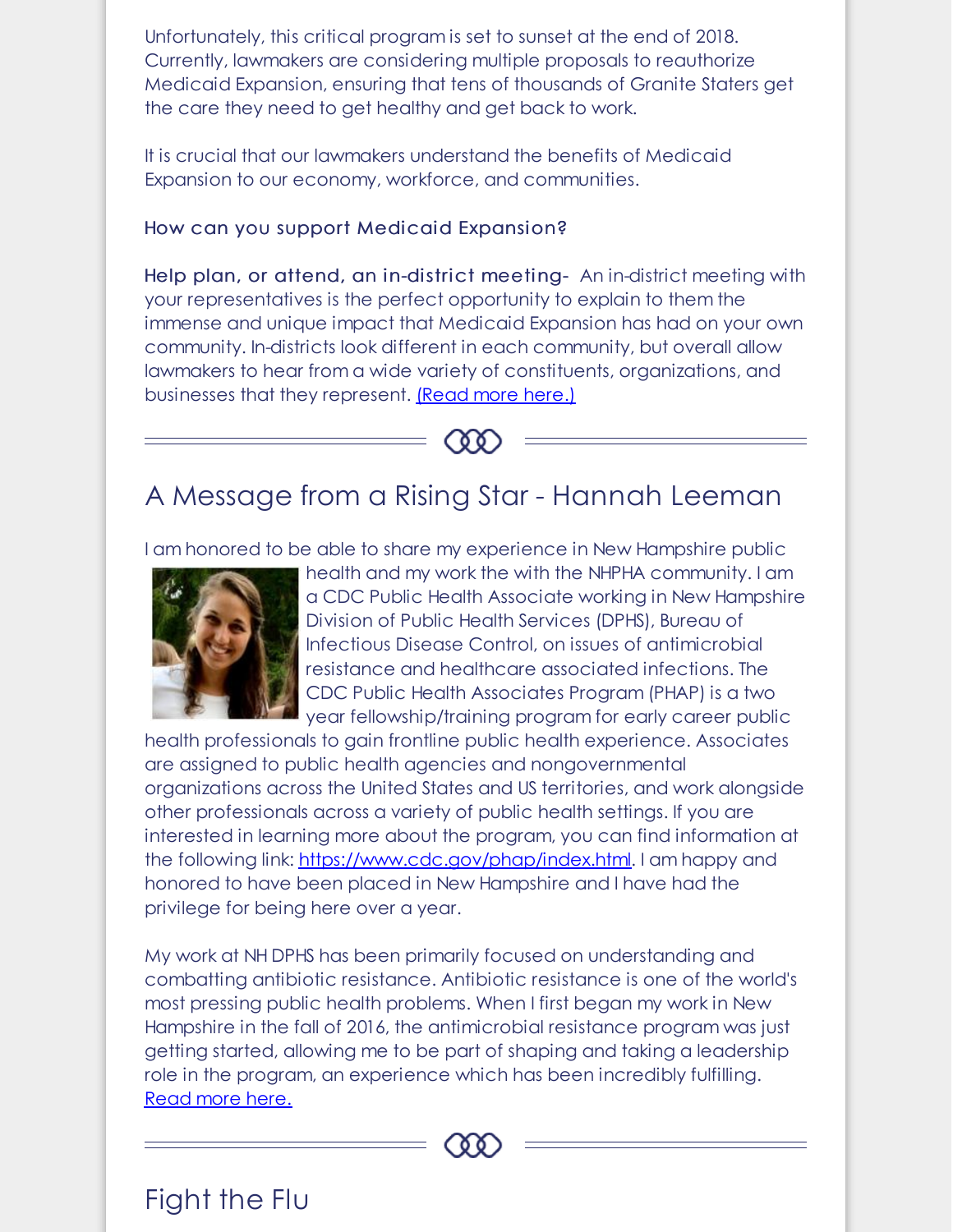### Information courtesy of Ashley Conley, MS, CPH, CHEP,Catholic Medical Center.

Read all of [Ashley's](http://r20.rs6.net/tn.jsp?f=001eBCjnwgaUewno8yTZMc1I8VCxTWff2Ueri-TiC1jAtB-f1h085mCuCsJadXvelourrEVb6QNuFNN04xL5Y5LxbDH9BUrNJBPPZ-aT7VRUdb1E3IxH6a-H3qk3tcR9EGJ1Wm0cwjNZ1VGZxO4b03TTrpXVl3gw6joXIPWeVh-A2EFSSGm_paDBro-T4JvBTSmr7fS1jMXGSfzhEtvxucdzQ==&c=&ch=) Flu update here.

Stay up to date on what is happening with influenza and don't just rely on the media reports. Check out the data by going to the New Hampshire Department of Health and Human Services website [https://www.dhhs.nh.gov/dphs/cdcs/influenza/activity.htm](http://r20.rs6.net/tn.jsp?f=001eBCjnwgaUewno8yTZMc1I8VCxTWff2Ueri-TiC1jAtB-f1h085mCuCsJadXvelouyF7-LS06_uTl8yoAdVyz8puFDyA0rMSgXGa1uYuZNYCv33X3TTR9Vp33ohmh2xmZHpRUKsf1SR3LcVXJlIy956Ot2-fb2ragge-g0kISBjRYihgXUq7zghegIZVwA2N4ZRNiBsjRJTfc_D9uL0I0RyVXIOXOu74U&c=&ch=) for a statewide perspective or go to the Centers for Disease Control and Prevention website [https://www.cdc.gov/flu/weekly/index.htm](http://r20.rs6.net/tn.jsp?f=001eBCjnwgaUewno8yTZMc1I8VCxTWff2Ueri-TiC1jAtB-f1h085mCuCsJadXvelouKoylVwRgs9wp4zrPY0Shf0ItIrSBZtBkONdOmrc7ptsf2BlN94-UTdSWvLWvrkR3gV8tAUShXxTloYMROKLymW6F2U8p89ozZ9eJnmHAFP1HgbkHTduK1ag-sKT5gYurBC09WzZbGp0=&c=&ch=) for a regional or national perspective. The CDC also has an interactive dashboard you can manipulate to look at the data you are interested in. Check it out by going to [https://gis.cdc.gov/grasp/fluview/fluportaldashboard.html](http://r20.rs6.net/tn.jsp?f=001eBCjnwgaUewno8yTZMc1I8VCxTWff2Ueri-TiC1jAtB-f1h085mCuCsJadXvelouVeaZIXa-YEGxpx5rfbCHJFa0sqS2RPbJH2-dKLflHybUV689-vyIRXJqPNr46EmGYcJHIQoR8uFZr14hlqDsmqBmBjkZA9_zOu1z_pjIzy9zboRsFYnaZAsCNcy6wtIvhxh-CG9h7aL6yvil7fIBuEqMjTOB8Gfs&c=&ch=). Stay healthy this influenza season!



Subscribe [here](https://visitor.r20.constantcontact.com/manage/optin?v=001KhgrVwuZAoWZ9P_52j8jbCY1MRTxqWaXa-f352juxH6y_Eht-pgUDpS02x1LxlQuWp921w2GJ6lVAT0GooIFMo5m3jLwyuXwIhUlG5iI_CAf6CMFGRAWiXGiwuSLKE3JBJF_eUsUVzu2it_CEMS2B10icOoYosm4k_jhZfAtng2KGSvRcOeo-TX6R98WBnb8tXyR0XuspTcfakn-4ogEgWEZr2sIyLTFlWNZrnuQrXH3HPQL9vhMUg%3D%3D)



### Calendar of Events

Save The Date

February 15 , 2018 - Lobbying & Advocacy - A Primer for New Hampshire Non-Profit Advocates, University of NH School of Law, Concord, NH. For more information or to register click [here.](http://r20.rs6.net/tn.jsp?f=001eBCjnwgaUewno8yTZMc1I8VCxTWff2Ueri-TiC1jAtB-f1h085mCuCsJadXvelouVXVSH4pw5pACZTfsVMlQUSJKMj29qRkLHR6GdZr4ykkK5gZc_UMZ6tXCk95l-dipIgPmkCyxF78LoGLC_JEbk9hUVxJrF1zLljmDg31EMxMkbvcV2ZJqGvKc8Y_0Jo7pYSfPqf5V5leHyxrScHRi8FSFbts3GghFySKnIVGk2vEYB925vnAOWckWtrNOHpFP3drCQo1_tl9rGWUOBlEIaA==&c=&ch=)

February 23, 2018 - Building a Strong Foundation for a Prosperous Economy, NH Fiscal Policy Institute, Grappone Conference Center, Concord, NH. For more information click [here.](http://r20.rs6.net/tn.jsp?f=001eBCjnwgaUewno8yTZMc1I8VCxTWff2Ueri-TiC1jAtB-f1h085mCuCsJadXveloutfn4osZW7TJxQr0DZb5OE9isBuP-Izxa1Zi6scN1d7d8h1qCgWVRSSX29Mus97u0D7csvOn6EmROzAZXb42vWcCEp4uMpD3GVfNKGCCuY1vo0Zoj_6nEjdPXHcgl9U1bnfFa4NHqr183gL36AJqoLYHBkhaIrqZhWsEVl-JDxqwbKDRyboxAhupNSpjDCAZiG4YhGFoLKIfP8pEAvZueoQ==&c=&ch=)

March 3, 2018 - NHPHA Membership Appreciation Event, Monarchs Hockey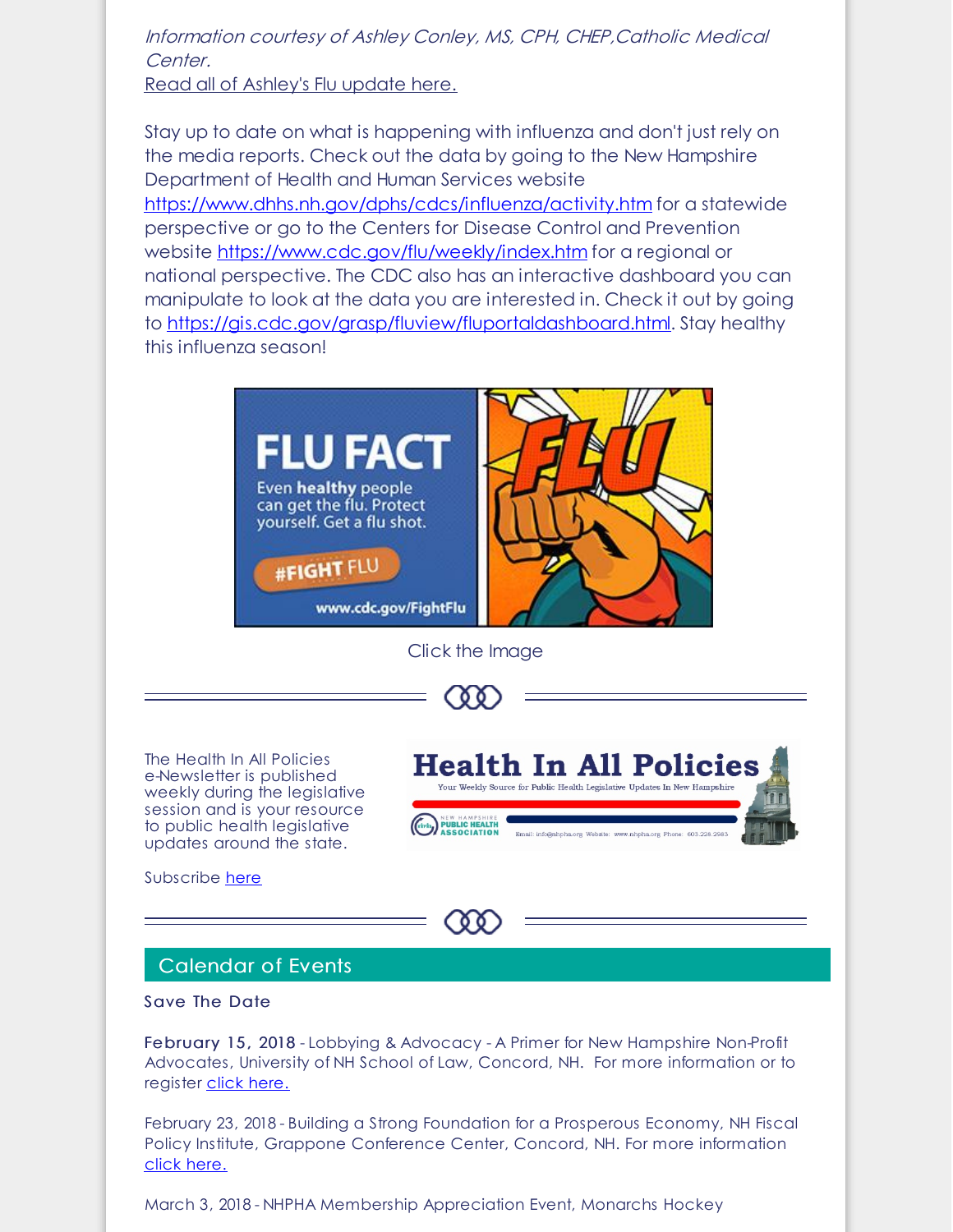Game. See above for details.

March 7, 2018 - NHPHA Legislative Breakfast, Cafeteria, State House, Concord

March 21, 2018 - NH Immunization Program Annual Conference

April 11, 2018 - NHPHA Annual Meeting - stay tuned for more details

May 2, 2018 - NH Businesses for Social Responsibility, Grappone Conference Center, Concord, NH

May 23, 2018 - New Hampshire Antimicrobial Stewardship Symposium Grappone Conference Center, Concord, NH. For more information click [here.](http://r20.rs6.net/tn.jsp?f=001eBCjnwgaUewno8yTZMc1I8VCxTWff2Ueri-TiC1jAtB-f1h085mCuCsJadXvelouUidUGKPejkyQbTfEoETib2GSuHYVUa_j0kqr40aVxLaU6aQtMZlnpranRCc0X3L7817yie-6id4syS7gZTc7d13kKCakNEgLi0-O4BRRLSWl5VRR-yDJOpWN8u9_rjilqXkqGkh1yE5g_ii_uJi53YH3GP3iR6P3InmxVy8MITRr8NEopaUb1c8kAsWHIj-7&c=&ch=)

To have your upcoming event included in the next issue of the NHPHA e-Newsletter, email us!

#### Resources

### Need to Renew Your NHPHA Membership?

To Renew Online: Go to [http://nhpha.org/login](http://r20.rs6.net/tn.jsp?f=001eBCjnwgaUewno8yTZMc1I8VCxTWff2Ueri-TiC1jAtB-f1h085mCuHRK6mxMYme16jaeqm-kSpp7G1Vat4eBpEtaioBnau53-63ijg4shYJJFj-qFPdv9dJQhjhPFBVC3VyD8Gx7CzSadQDgWrQF6GPI5XcJT-ZFbSOwgNd0UVY=&c=&ch=) (NOTE: If you've forgotten your login information, click on [http://nhpha.org/login/forgot-password1](http://r20.rs6.net/tn.jsp?f=001eBCjnwgaUewno8yTZMc1I8VCxTWff2Ueri-TiC1jAtB-f1h085mCuHRK6mxMYme1I9Dil1dYKI2cUI06m6DSvMGqLDWy9z5-qVxTFwnOIf00-dGWlbHYvigL-vd8zhgJYNTcEsqdB2y5Kz_0Vx-NS_GjP3EFBt9XgopC9rw4aRanMCHIM3rpKT_TovEulEUt&c=&ch=) or contact Beth at [info@nhpha.org](mailto:info@nhpha.org). Next, go to [http://nhpha.org/membership/join-nhpha](http://r20.rs6.net/tn.jsp?f=001eBCjnwgaUewno8yTZMc1I8VCxTWff2Ueri-TiC1jAtB-f1h085mCuGjhDPpbdy2_R8x5Kf59ck4Yvb1T1AftVgAj1rT1c1b2-E2Lhlkr53VoMz-OKx035oyVBwCED9kheOWdDvhYDSHsEdQrOFR1pre0XU4zmxSh4yY2oYT9d7mIdASpeiAGCqY90RPiKBrx&c=&ch=) and choose the individual or organizational membership application. Next, update new information in your membership record, if applicable and follow the payment prompts. You will receive a confirmation and receipt of your renewal almost instantly.

To Renew by Mail: Go to [http://nhpha.org/membership](http://r20.rs6.net/tn.jsp?f=001eBCjnwgaUewno8yTZMc1I8VCxTWff2Ueri-TiC1jAtB-f1h085mCuHRK6mxMYme1b8x3Gv7ZQeznuEpwtc3EUweH7F_Wyb8tyYg3qizFYUzSagi7tegHGmesb8Wmml71DRTkutPsmStAW-H4OEyJshaiFSEo-6ZHbUXMJLZD7GavOWJXC9ZdCg==&c=&ch=). Choose the individual or organizational membership application to print and fill out. Send the application and check (payable to NHPHA) and mail to NHPHA, 4 Park Street, Suite 403, Concord, NH 03301.

#### NH Health WISDOM

Web-based **Interactive** System for Direction and **Outome Measures** 

Connecting NH to health data [READ](http://r20.rs6.net/tn.jsp?f=001eBCjnwgaUewno8yTZMc1I8VCxTWff2Ueri-TiC1jAtB-f1h085mCuO9qWlWRSgNWFe-VU42sjdw0haY9g9gqeNjS7VCdSZ0JhaKJqT5PgdtntaaaU0MNgGCxvLnVSUzDTRi5mfgVvR1TEZfvDm8-9qqqwzxnAFxZgki1yaYT1xxV62CPQoZErzqPos0V6HDpazXXS7HvyCA=&c=&ch=)

#### Institute on Disability (UNH)

A university-based focus for Building a safe and the improvement of knowledge, policies, and practices related to the lives of people with disabilities and their families and is New Hampshire's University Center for Excellence in Disability (UCED) [READ](http://r20.rs6.net/tn.jsp?f=001eBCjnwgaUewno8yTZMc1I8VCxTWff2Ueri-TiC1jAtB-f1h085mCuGnJnj9B03EJ9R6mckTSWSn2lpnbMHscCOrkGq-M7ROjNcrpbCi9s906rHtW5QN1EPOQ5LRofrIfnUfN9GJLDtb_ZINLo5NT_xeOCx1Eb7bdcMEbDz9_5W1feNkOlEibmA==&c=&ch=)

**NH Regional Public** Health Networks healthy New Hampshire. [READ](http://r20.rs6.net/tn.jsp?f=001eBCjnwgaUewno8yTZMc1I8VCxTWff2Ueri-TiC1jAtB-f1h085mCuGMO_Obx9_1Z8pGTGMbLht9mVS9FZv3vxXLyPoTNVEK4V4F2g6hUJNfTYd5sAi5V4h-l4AUWzEk6LIzPa7d1dMWxrW-MHjKQ1ZJjiJEScxU5&c=&ch=)

### **Funders**

NHPHA would like to acknowledge and thank the following funders for their continued generosity and support

| DentaQuest Foundation | Endowment for Health | <b>HNH Foundation</b> |
|-----------------------|----------------------|-----------------------|
|                       |                      |                       |

NH Charitable [Foundation](http://r20.rs6.net/tn.jsp?f=001eBCjnwgaUewno8yTZMc1I8VCxTWff2Ueri-TiC1jAtB-f1h085mCuO7l7NAyso8hO7pYks4-Y7Bj31k3lzD43wDCGjFBfSdT1pAVPa9gm9UYhnMOfgxK0RQRAIu9KW_2I8omAVeU-8CtzNvFYEVO1S4iTJPpvPaCifF_8JaBoms=&c=&ch=) New [England](http://r20.rs6.net/tn.jsp?f=001eBCjnwgaUewno8yTZMc1I8VCxTWff2Ueri-TiC1jAtB-f1h085mCuCsJadXveloucrfnr09YvCJqqdFCzBdFdFEo6jQPGgs5M2i1hBFKsy-6TRbJXSicelo8hkWAuIlTWbnBDwyJrUFT2n7lhhfZpx4APKzDv63U1KIzv1d4UqfOVl_9DbuV0w==&c=&ch=) Public Health Training Center